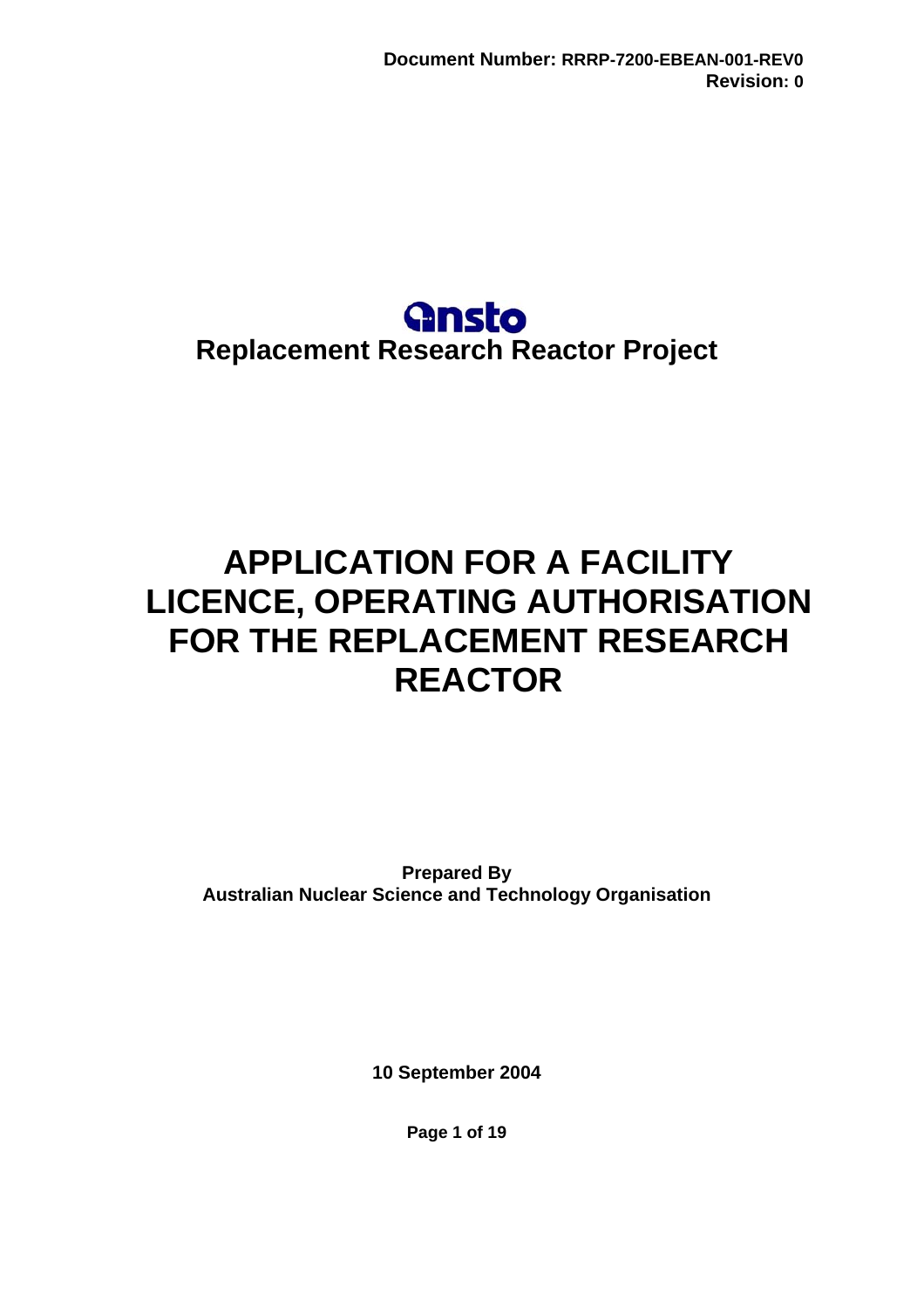| <b>ANSTO</b>                       |                                                                               | Document N°: RRRP-7200-EBEAN-001-REV0<br>Revision: 0                                                                   |                                      |            |            |
|------------------------------------|-------------------------------------------------------------------------------|------------------------------------------------------------------------------------------------------------------------|--------------------------------------|------------|------------|
| <b>Replacement Reactor Project</b> |                                                                               | Document Title: Application for a Facility Licence,<br>Operating Authorisation for the Replacement<br>Research Reactor |                                      |            |            |
| <b>REVISION SHEET</b>              |                                                                               | Ref No:                                                                                                                |                                      |            |            |
|                                    |                                                                               |                                                                                                                        | Print name, date and sign or initial |            |            |
| Revision<br>Letter                 | <b>Description of Revision</b>                                                | Prepared                                                                                                               | Checked/<br>Reviewed                 | Approved   | Agreed     |
| 0                                  | Original issue to ARPANSA                                                     | <b>MSX</b>                                                                                                             | <b>RMX</b>                           | <b>GDW</b> | <b>ISM</b> |
|                                    |                                                                               |                                                                                                                        |                                      |            |            |
|                                    |                                                                               |                                                                                                                        |                                      |            |            |
|                                    |                                                                               |                                                                                                                        |                                      |            |            |
|                                    |                                                                               |                                                                                                                        |                                      |            |            |
| Notes:                             | 1. Revision must be verified in accordance with the Quality Plan for the job. |                                                                                                                        |                                      |            |            |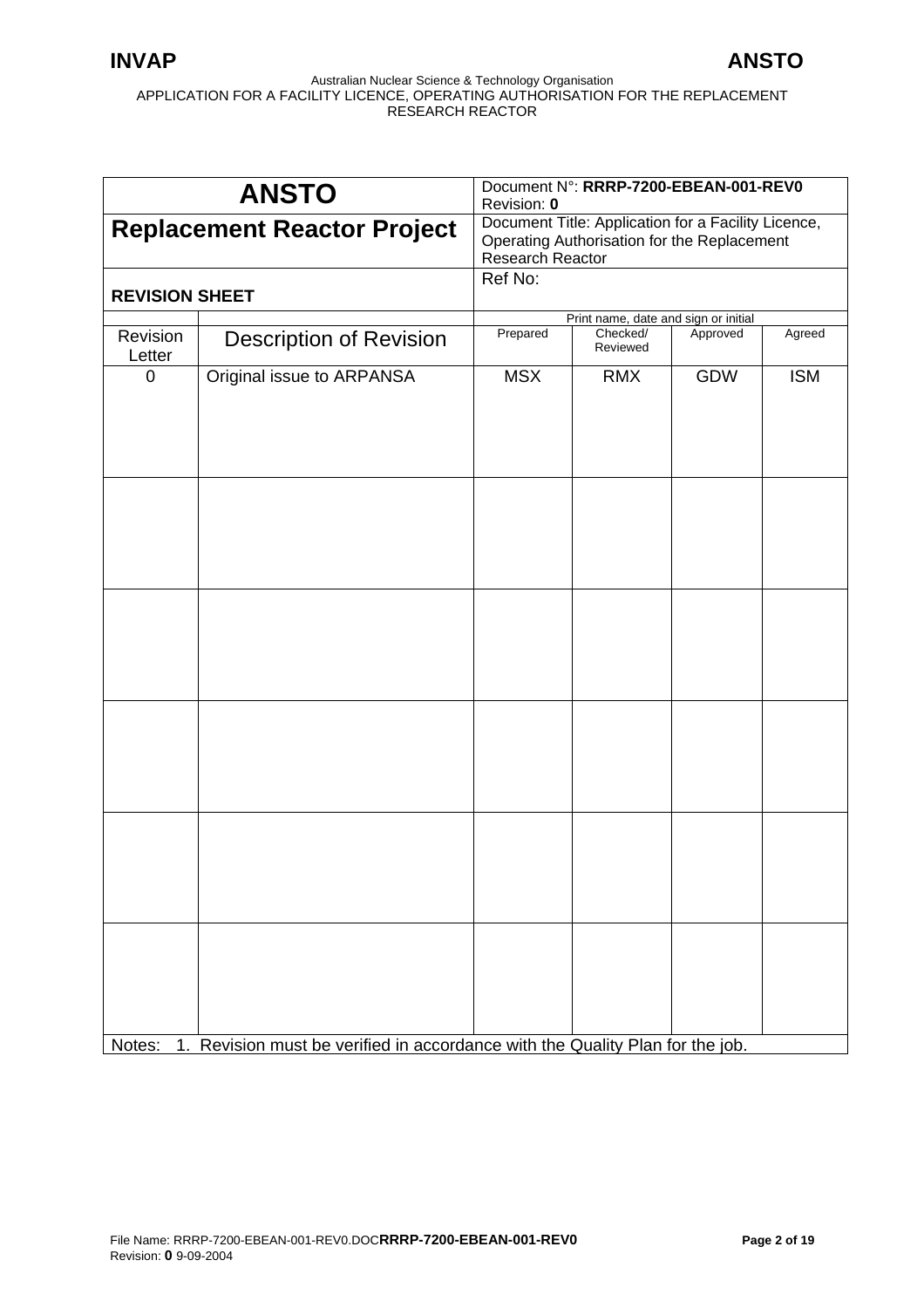# **TABLE OF CONTENTS**

| 1              |       |  |                                                                                    |  |
|----------------|-------|--|------------------------------------------------------------------------------------|--|
| $\overline{2}$ |       |  |                                                                                    |  |
| 3              |       |  |                                                                                    |  |
| 3.1            |       |  |                                                                                    |  |
| 3.2            |       |  |                                                                                    |  |
| 3.3            |       |  |                                                                                    |  |
| 4              |       |  |                                                                                    |  |
| 4.1            |       |  |                                                                                    |  |
|                | 4.1.1 |  |                                                                                    |  |
|                | 412   |  |                                                                                    |  |
|                | 4.1.3 |  |                                                                                    |  |
|                | 4.1.4 |  |                                                                                    |  |
|                | 4.1.5 |  |                                                                                    |  |
|                | 4.1.6 |  |                                                                                    |  |
| 4.2            |       |  |                                                                                    |  |
|                | 4.2.1 |  | Plans and Arrangements for Maintaining Effective Control of the Reactor Facility13 |  |
|                | 4.2.2 |  |                                                                                    |  |
|                | 4.2.3 |  |                                                                                    |  |
|                | 4.2.4 |  |                                                                                    |  |
|                | 4.2.5 |  |                                                                                    |  |
|                | 4.2.6 |  |                                                                                    |  |
|                | 4.2.7 |  |                                                                                    |  |
|                | 4.2.8 |  |                                                                                    |  |
| 5              |       |  | SPECIFIC ARPANSA REQUIREMENTS FOR OPERATION OF A CONTROLLED FACILITY               |  |
|                |       |  |                                                                                    |  |
| 5.1            |       |  |                                                                                    |  |
| 5.2            |       |  |                                                                                    |  |
| 5.3            |       |  |                                                                                    |  |
| 5.4            |       |  |                                                                                    |  |
| 5.5            |       |  | Arrangements for the Parallel Operation of the RRR and HIFAR17                     |  |
| 6              |       |  |                                                                                    |  |
| 7              |       |  |                                                                                    |  |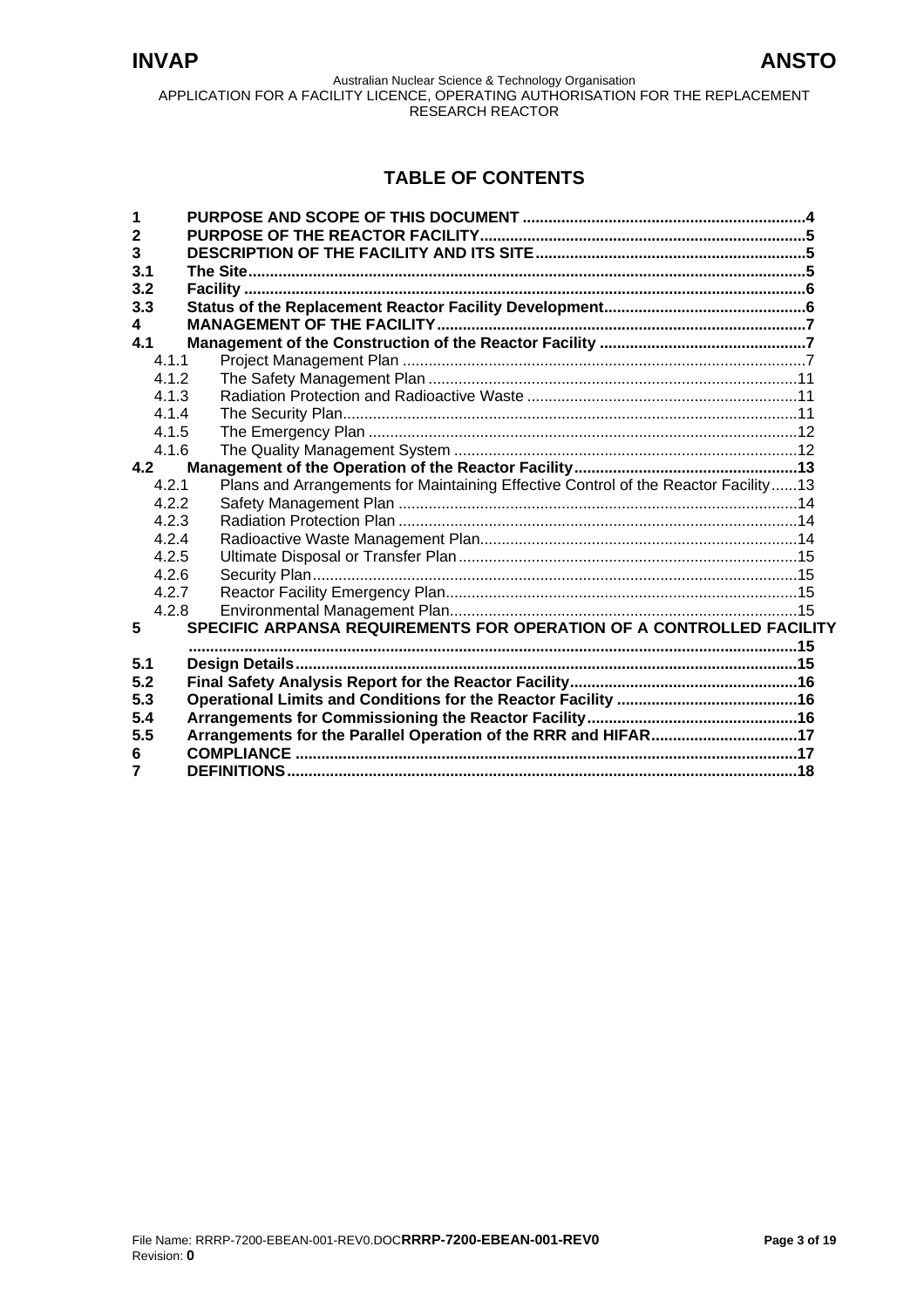# <span id="page-3-0"></span>**1 PURPOSE AND SCOPE OF THIS DOCUMENT**

This document constitutes Part A of the Application for a Facility Licence, Operating Authorisation, hereafter referred to as the Application, made by the Australian Nuclear Science and Technology Organisation (ANSTO) for the Replacement Research Reactor, hereafter referred to as the Reactor Facility, in accordance with the requirements of the ARPANS Act 1998 and Regulations 1999 as amended.

This Application seeks to obtain a Facility Licence authorising ANSTO to operate a nuclear installation in the form of the Replacement Research Reactor (the Reactor Facility). The Application is sub-divided into parts as follows:

Part A: General information on the purpose and location of the Reactor Facility (this document).

Part B: The plans and arrangements for managing safety for the Reactor Facility.

Part C: The Safety Analysis Report (SAR) for the Reactor Facility together with associated safety and licensing documentation.

Part D: The Operational Limits and Conditions (OLCs) for the Reactor Facility.

Part E: The plans and arrangements for hot commissioning the Reactor Facility.

ANSTO will manage the Facility Licence and associated Authorisations for the Reactor Facility separately to other Licences or Authorisations obtained from ARPANSA for existing facilities operated by ANSTO. This situation will be reviewed following a period of satisfactory normal operation of the Reactor Facility, which is anticipated to occur during 2006. It is the intention of ANSTO to operate the HIFAR reactor for a period of up to six months after commencement of normal operation of the Reactor Facility, after which HIFAR would be permanently shut down and its Operating Licence eventually replaced with a Decommissioning Licence.

This Application also covers the neutron guide hall and the various structures, systems and components contained therein that form a permanent part of the Reactor Facility as described in the SAR in Part C of this Application. A separate licence will be sought for the Neutron Beam Instruments (NBI) under the auspices of ANSTO's Bragg Institute in accordance with the requirements of the ARPANS Act 1998 and Regulations 1999. ANSTO considers that this is an appropriate approach, since it separates the ANSTO organisation with effective control of the NBI from the ANSTO organisation with effective control of the Reactor Facility.

Definitions of terms used in the Application are provided in Section 7.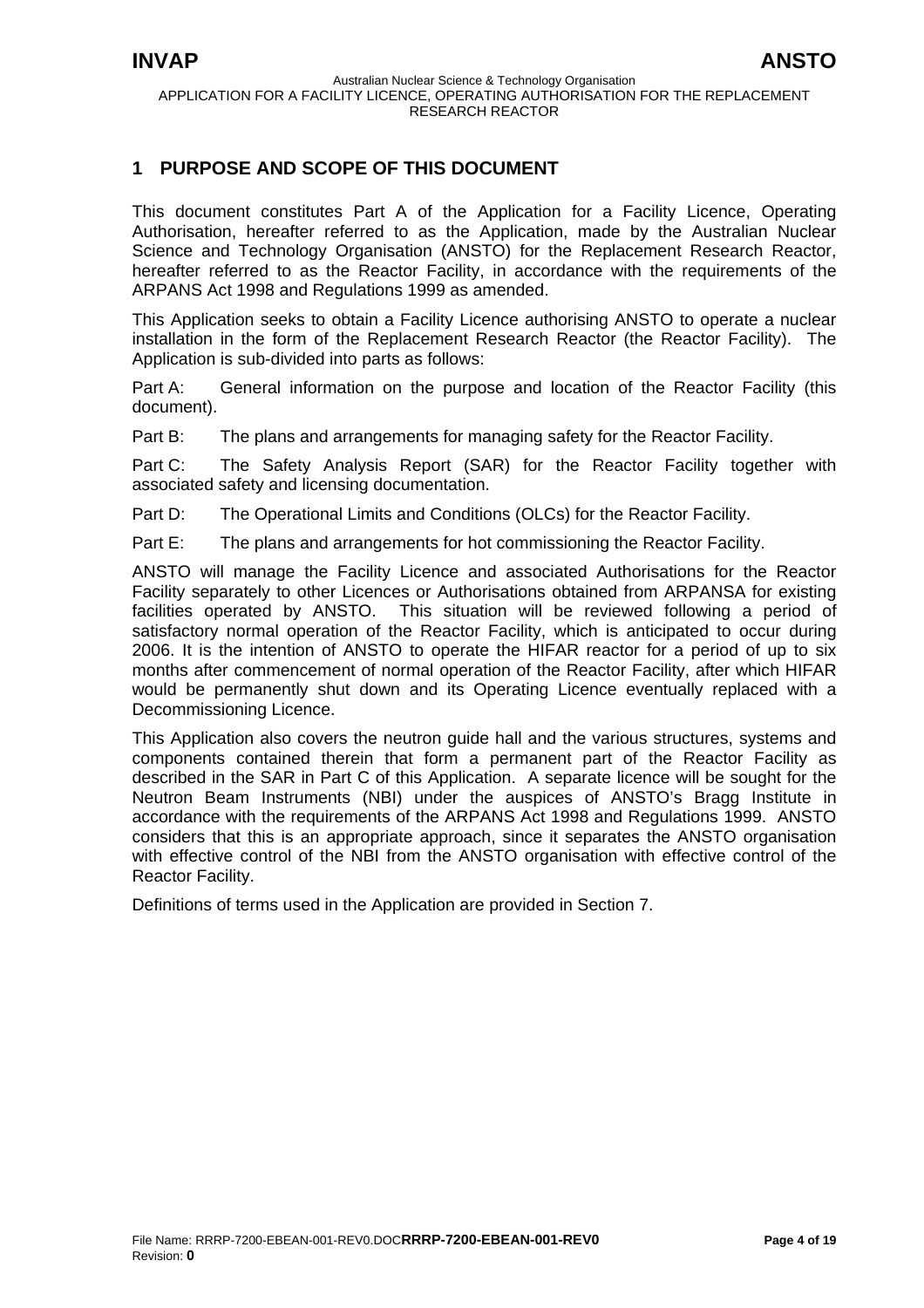# <span id="page-4-0"></span>**2 PURPOSE OF THE REACTOR FACILITY**

This section describes the purpose of the Reactor Facility, as part of the general information required by ARPANS Regulation 39; Schedule 3, Part 1, item 2.

The Reactor Facility has been designed and will be operated to meet Australia's current and future needs for a neutron source in a manner that meets all health, environmental and safety standards. Specifically, the Reactor Facility has the following purposes:

- maintain Australia's nuclear technical expertise, in order to provide sound advice to Government in support of nuclear policy issues of strategic national interest and international obligations in this area;
- maintain and enhance health care benefits provided to the community and ensure security of supply, through local production of the quantities and the known likely range of diagnostic and therapeutic radiopharmaceuticals needed to satisfy the requirements of Australia's medical professionals over the next 40 years;
- provide a neutron beam research facility which will not only meet Australia's own scientific and industrial needs, but will also be a regional centre of excellence. Research undertaken using this facility will have broad application to investigations in a wide spectrum of scientific and industrial fields, including the life sciences and medicine, environmental science, chemistry, materials science and engineering science;
- provide research and research training facilities and programs to enhance the educational opportunities available to Australia's scientists and engineers;
- provide industrial radioisotopes and facilities for neutron activation analysis, irradiation of materials, and neutron radiography to service the needs of agriculture and industry, particularly in the electronics, environmental, resource and minerals processing industries.

Further information on the purpose and benefits of the Reactor Facility was provided in the Environmental Impact Statement (PPK, 1998 and 1999), which formed part of the Application for a Facility Licence, Site Authorisation, and the Preliminary Safety Analysis Report (PSAR, ANSTO, 2000), which formed part of the Application for a Facility Licence, Construction Authorisation.

The utilisation of the Reactor Facility is described in Chapter 11 of the SAR contained in Part C of this Application.

# **3 DESCRIPTION OF THE FACILITY AND ITS SITE**

The following provides information on the Reactor Facility and its site, as part of the general information required by ARPANS Regulation 39; Schedule 3, Part 1, item 3.

# **3.1 THE SITE**

The Reactor Facility has been built on land owned by ANSTO at the western end of the Lucas Heights Science and Technology Centre adjacent to HIFAR, as shown on the Lucas Heights Site Plan in Figure 1. The site of the Reactor Facility is within the existing perimeter fence and covers an area of approximately four hectares.

The site and its characteristics, including surrounding land, is described in Chapter 3 of the SAR contained in Part C of this Application.

ANSTO intends to maintain the buffer zone of 1.6 kilometres, centred on the existing HIFAR facility, within which land use restrictions apply and all residential development is excluded.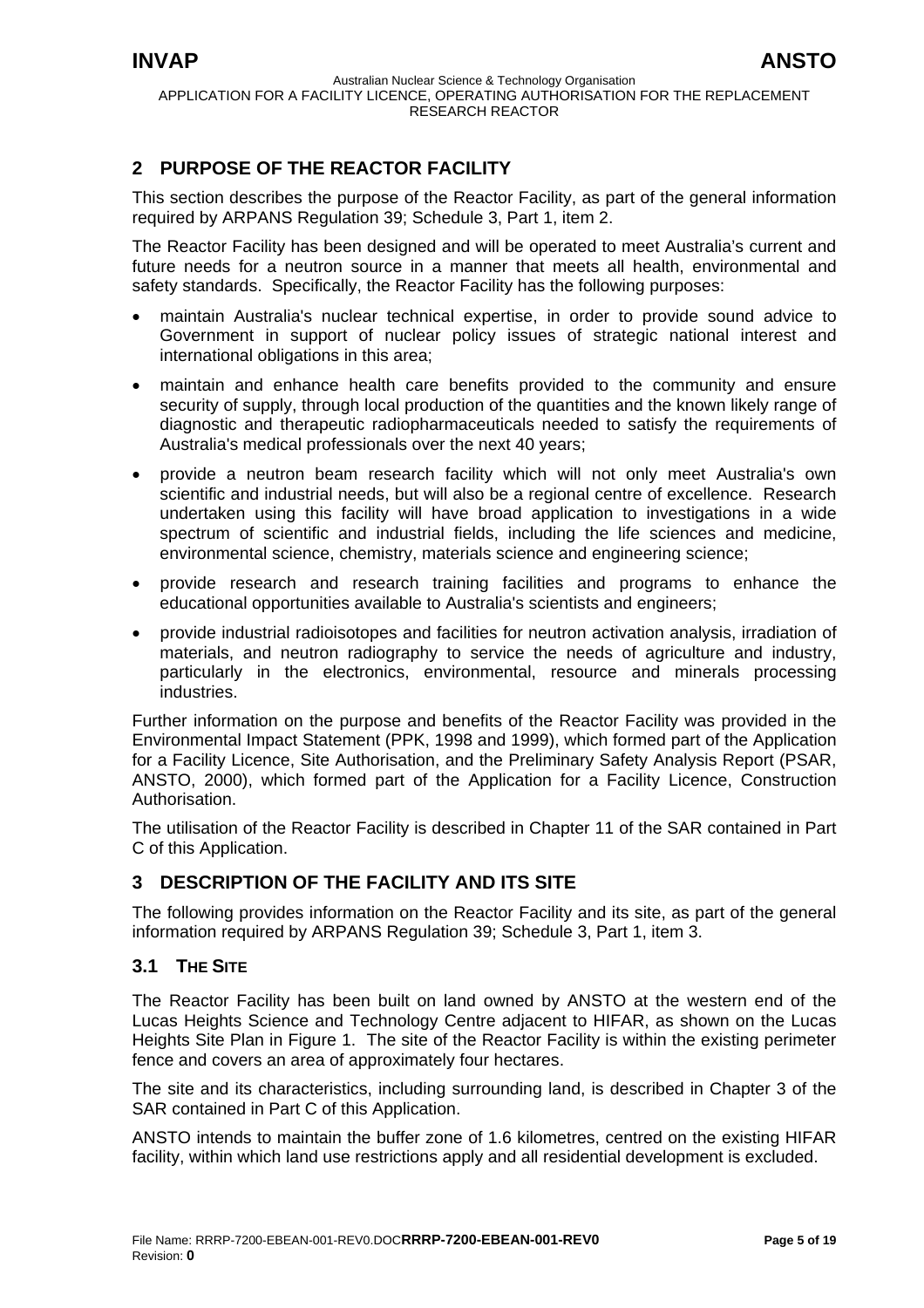# <span id="page-5-0"></span>**3.2 FACILITY**

The location and layout of the reactor facility is described in Chapter 4 of the SAR contained in Part C of this Application. Descriptions of the individual buildings and systems are in the associated SAR Chapters.

## **3.3 STATUS OF THE REPLACEMENT REACTOR FACILITY DEVELOPMENT**

Following the completion of the Environmental Impact Statement, ANSTO submitted an application to ARPANSA for a Facility Licence, Site Authorisation in April 1999. In September 1999, ARPANSA issued a Facility Licence, Site Authorisation (F0001) together with a number of licence conditions. When all the licence conditions were completed or superseded by the licence conditions associated with the Facility Licence, Construction Authorisation (F0118), a request to surrender this Facility Licence, Site Authorisation (F0001) was submitted in July 2003. ARPANSA granted this request in August 2003 and the Facility Licence, Site Authorisation (F0001) was surrendered.

In August 1999, ANSTO issued a request for tender and subsequently conducted a detailed tender evaluation of four pre-qualified tenderers. This culminated in the award of the contract to INVAP SE, in association with a joint venture between John Holland Group Pty Ltd and Evans Deakin Industries in July 2000. The detailed design process started in July 2000 and continued through to early 2001. The completion of the design enabled an Application for a Facility Licence, Construction Authorisation to be submitted in May 2001. That application was built around the Preliminary Safety Analysis Report (PSAR), and the details required by ARPANSA under its Act and Regulations. The Application for a Facility Licence, Construction Authorisation also included the cold commissioning of the Reactor Facility, prior to fuel loading. In April 2002, ARPANSA issued a Facility Licence, Construction Authorisation (F0118), which contained a number of licence conditions identified in Schedule 4 of the licence.

Following completion of the detailed design process and in parallel with the submission of the Application for a Facility Licence, Construction Authorisation, preparation of detail engineering design deliverables upon which the actual construction of the Reactor Facility would be based started. As implied, the detail engineering design deliverables detail the actual design of the Reactor Facility to a far greater degree than that in the detailed design contained in the PSAR.

Following the issue of a Facility Licence, Construction Authorisation (F0118) in April 2002, work on the civil construction and the manufacture/procurement and installation of structures, systems and components was started. In the cases where the structures, systems or components were items important to safety, then an additional approval was sought from ARPANSA in accordance with ARPANS Regulation 54 and Facility Licence, Construction Authorisation (F0118) Schedule 4, Licence Condition 4.6. No item important to safety has been constructed or installed without such approval being granted.

The current status of the Reactor Facility as at the time of this Application is as follows:

The preparation of detail engineering design deliverables is generally complete. Minor issues relating to the shielding of the neutron guides in the Neutron Guide Hall are yet to be finalised. Of the approximately 130 anticipated submissions to ARPANSA for approval to construct an item important to safety under ARPANSA Regulation 54 and Facility Licence, Construction Authorisation (F0118) Schedule 4, Licence Condition 4.6, 120 are complete. Ten submissions, mainly associated with requesting approval to install systems already approved for manufacture, are in process.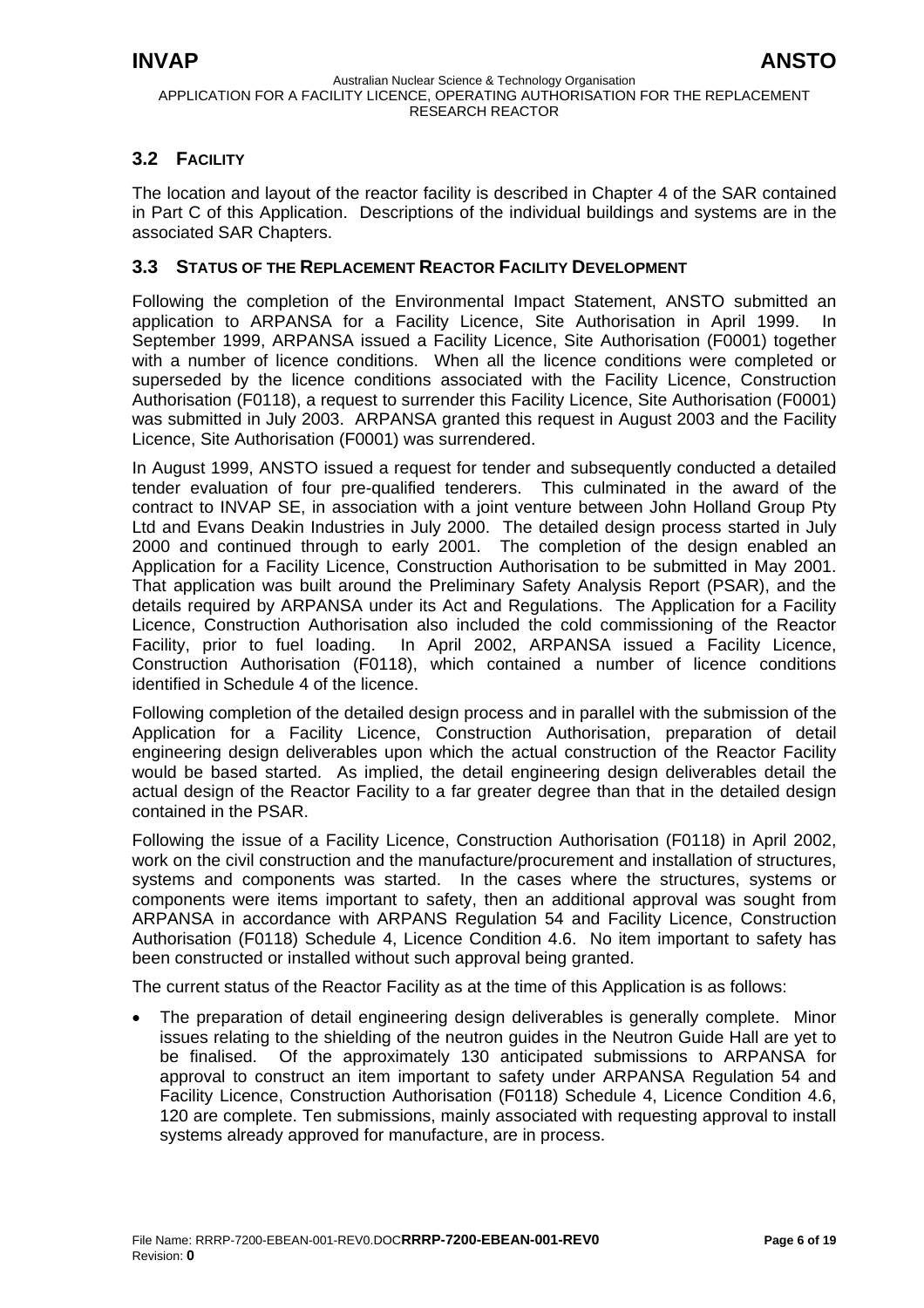- <span id="page-6-0"></span>• The construction of the civil works is nearing completion. The outstanding areas of work relate to the pouring of the heavy concrete of the Reactor Block (including the Above Pool Hot Cell Complex) and the finishing on various structures, internally and externally.
- The procurement/manufacture and installation of structures, systems and components is ongoing. The Reactor Pool and Service Pool have been installed, as have the majority of the process systems. Items outstanding at this time relate to the manufacture and installation of internal components within the Reactor and Service Pools and the installation of the various Instrumentation and Control (I&C) systems.
- The testing of installed systems and components has started for some systems, and will continue on an ongoing basis as and when they are installed.
- A plan for cold commissioning has been submitted to ARPANSA in response to Facility Licence, Construction Authorisation (F0118) Schedule 4, Licence Condition 4.7.

All these activities will be completed prior to the loading of fuel into the Reactor Facility and the start of hot commissioning.

A summary of the verification of activities covered by the Facility Licence, Construction Authorisation (F0118) is contained in a report entitled "Verification of Design, Construction, Pre-Commissioning and Stage A Commissioning Activities under the Facility Licence Construction Authorisation (F0118)" (RRRP-7200-EBEAN-008). This report is contained in Part C of this Application.

# **4 MANAGEMENT OF THE FACILITY**

This section is sub-divided into two, where Section 4.1 described the management of the design, construction and cold commissioning of the Reactor Facility and Section 4.2 describes the operation of the Reactor Facility.

## **4.1 MANAGEMENT OF THE CONSTRUCTION OF THE REACTOR FACILITY**

ANSTO has managed the construction of the reactor facility in a manner that meets applicable health, safety, security, safeguards, environmental and quality standards, and relevant international obligations. INVAP S.E. of Argentina is the principal Contractor (hereafter referred to as the Contractor) with responsibility for the design, construction, commissioning and performance demonstration of the Reactor Facility.

The Contractor has acted as an agent for ANSTO during the construction phase. ANSTO has the responsibility to review and verify the design process, the design products, and the ongoing Contract activities emanating from the Contract design, including the Construction, Inspection and Test Plan, Contract deliverables, and the Safety and Licensing Plan.

During the construction and cold commissioning, the management of the construction site safety, site security and the environmental impact of construction has been the responsibility of the Contractor, with relevant plans approved by ANSTO and Comcare as required under Occupational Health and Safety legislation, and as required by the conditions set out by the Minister for the Environment and Heritage.

# **4.1.1 Project Management Plan**

ANSTO's arrangements for maintaining effective control of the design, construction and cold commissioning of the Reactor Facility are outlined in the Application for a Facility Licence, Construction Authorisation. Summaries of the project organisation, responsibilities of key project personnel and the project schedule are given below.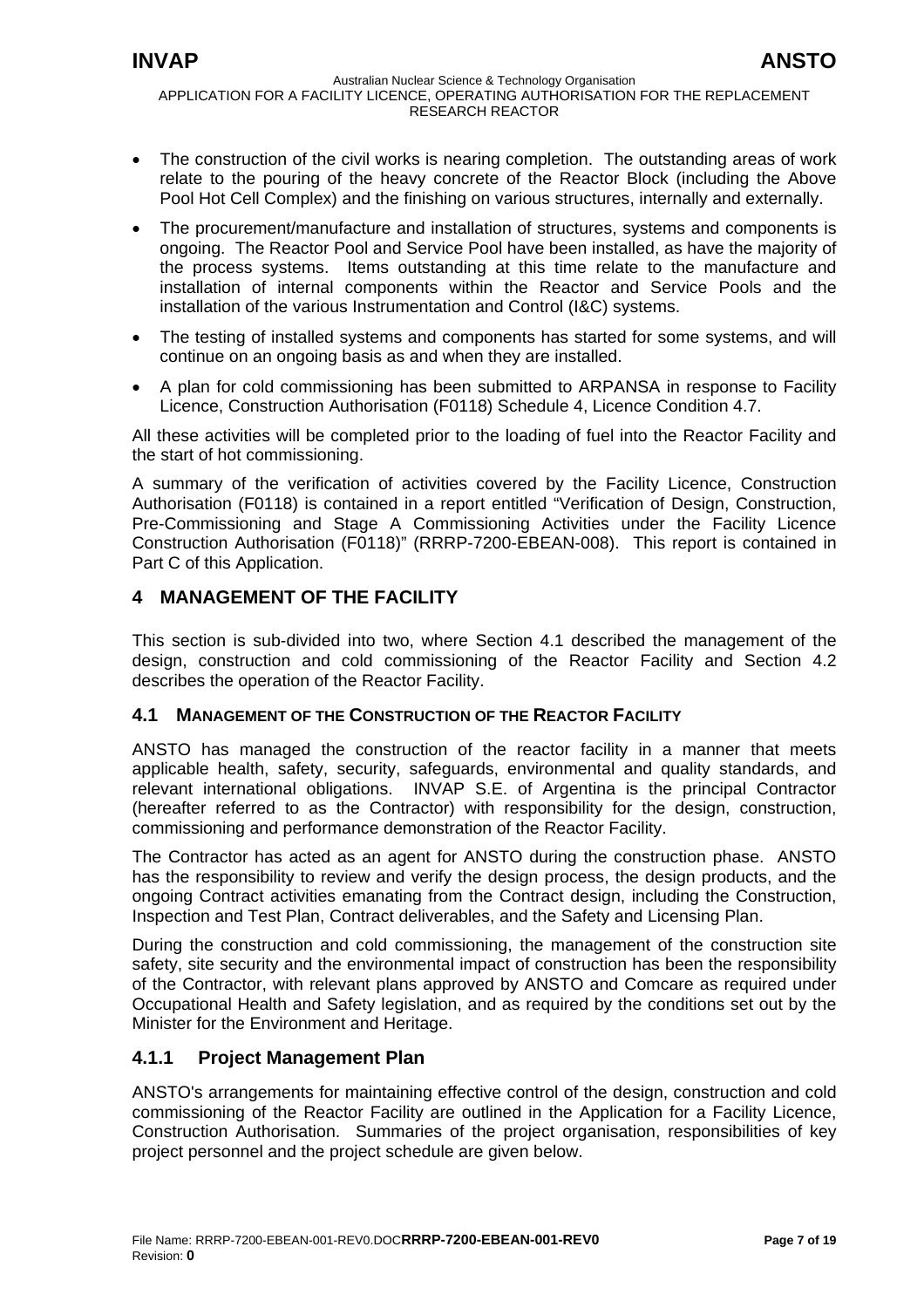## **4.1.1.1 Organisation of the Replacement Research Reactor Project**

The organisation of the project has not changed from that identified in Section 3 of the Application for a Facility Licence, Construction Authorisation, with the exception of the addition of various positions within the Project Core Team as identified in Section 4.1.1.2 below.

## **4.1.1.2 Project Responsibilities**

The project is managed by ANSTO through a dedicated Project Core Team, which manages the day to day activities, and through a Project Monitoring Group, which manages the interfaces with ANSTO Divisions and activities.

The Project Core Team has expanded from that identified in the Application for a Facility Licence, Construction Authorisation and comprises the following:

- Project Manager
- Engineering Manager
- Safety and Licensing Manager
- Test and Trials Manager
- Construction Coordinator
- Quality Assurance Coordinator
- Operations Planning Coordinator
- Commissioning Planning Coordinator
- Commissioning Reactor Manager
- Commercial Manager
- Business Manager

The roles and responsibilities of the members of the Project Core Team are as follows.

The *ANSTO* Executive Director is responsible to the ANSTO Board for the successful implementation of the Project. The Executive Director has the responsibility to instruct the Project Manager from time to time on any matter related to the achievement of the Project's objectives:

- cost within budget;
- delivery within program; and
- Project performance to desired levels.

The ANSTO Board and Executive Director also receive regular risk audit reports on the Project from an external risk auditor.

The Project Manager is responsible to the ANSTO Executive Director for the delivery of Phase 3 (the design, construction and commissioning phase) of the RRRP in accordance with the Contract, including:

- cost within budget;
- delivery within program;
- project performance and resources; and
- effective risk management.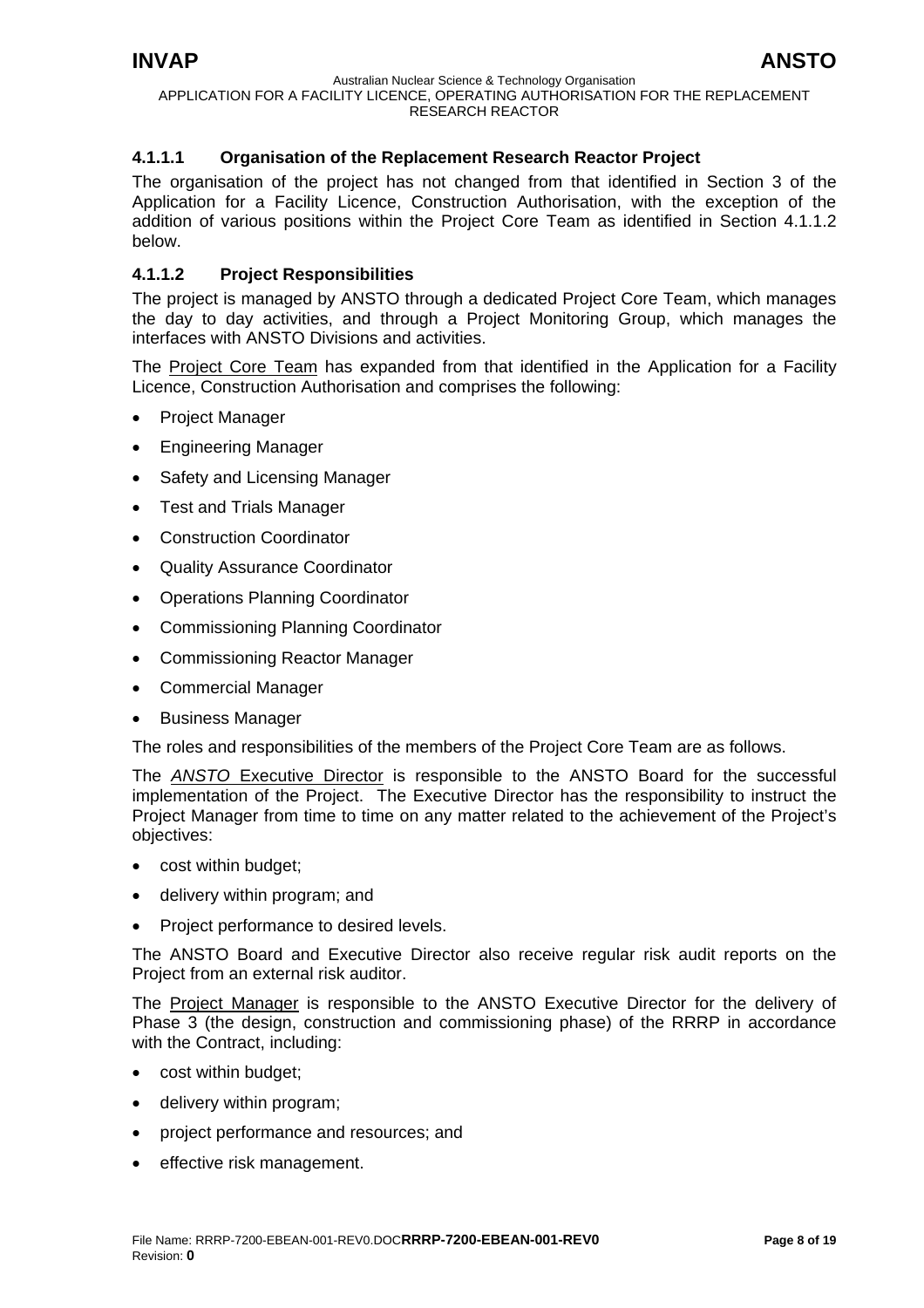The Project Manager provides regular reports to the ANSTO Board Audit Committee and to the Board itself.

The Engineering Manager is responsible to the Project Manager for the management of the following Contract activities, and also undertakes such other functions as may be determined from time to time in relation to the Contract:

- Design Plan (and related activities)
- Construction, Inspection and Test Plan
- Commissioning Plan
- Quality Assurance Program

The Safety and Licensing Manager reports administratively to the ANSTO Director, Safety and Radiation Science and functionally to the Project Manager to ensure effective integration of all safety and licensing activities within the Project Core Team.

The Test and Trials Manager is responsible to the Engineering Manager for the management of the review and verification activities relating to the development and conduct of the Construction Inspection and Test Plan.

The Quality Coordinator is responsible to the Project Manager for ensuring that the Quality Assurance requirements and objectives of ANSTO in relation to the project are implemented and maintained.

The Construction Coordinator is responsible to the Project Manager for the coordination of all Principal Furnished Material (PFM) Work Packages issued to the ANSTO Divisions, and activities related to the Balance of Plant including Buildings and Structures.

The Operations Planning Coordinator is responsible to the Project Manager for the coordination of the interface for oversight of Integrated Logistics Support (ILS) contractual requirements and development of systems required to support operation and maintenance of the Reactor Facility from the commencement of operation.

The Commissioning Planning Coordinator is responsible to the Project Manager for the coordination of planning activities in relation to the commissioning of the Reactor Facility.

The Commissioning Reactor Manager is responsible to the Project Manager for the operation of the Reactor Facility during commissioning in accordance with the Commissioning Plan (see Part E of this Application).

The Commercial Manager is responsible to the Project Manager for the management of commercial issues associated with the Contractor.

The Business Manager is responsible to the Project Manager for management of the interface between the Project and the ANSTO Business Management System.

A number of ANSTO personnel were also attached to the Project Core Team, reporting to the Engineering Manager to fulfil the following functions:

- Document Control
- Mechanical and process plant coordination
- Electrical systems coordination
- Instrumentation and Control (I&C) coordination
- Clerk of Works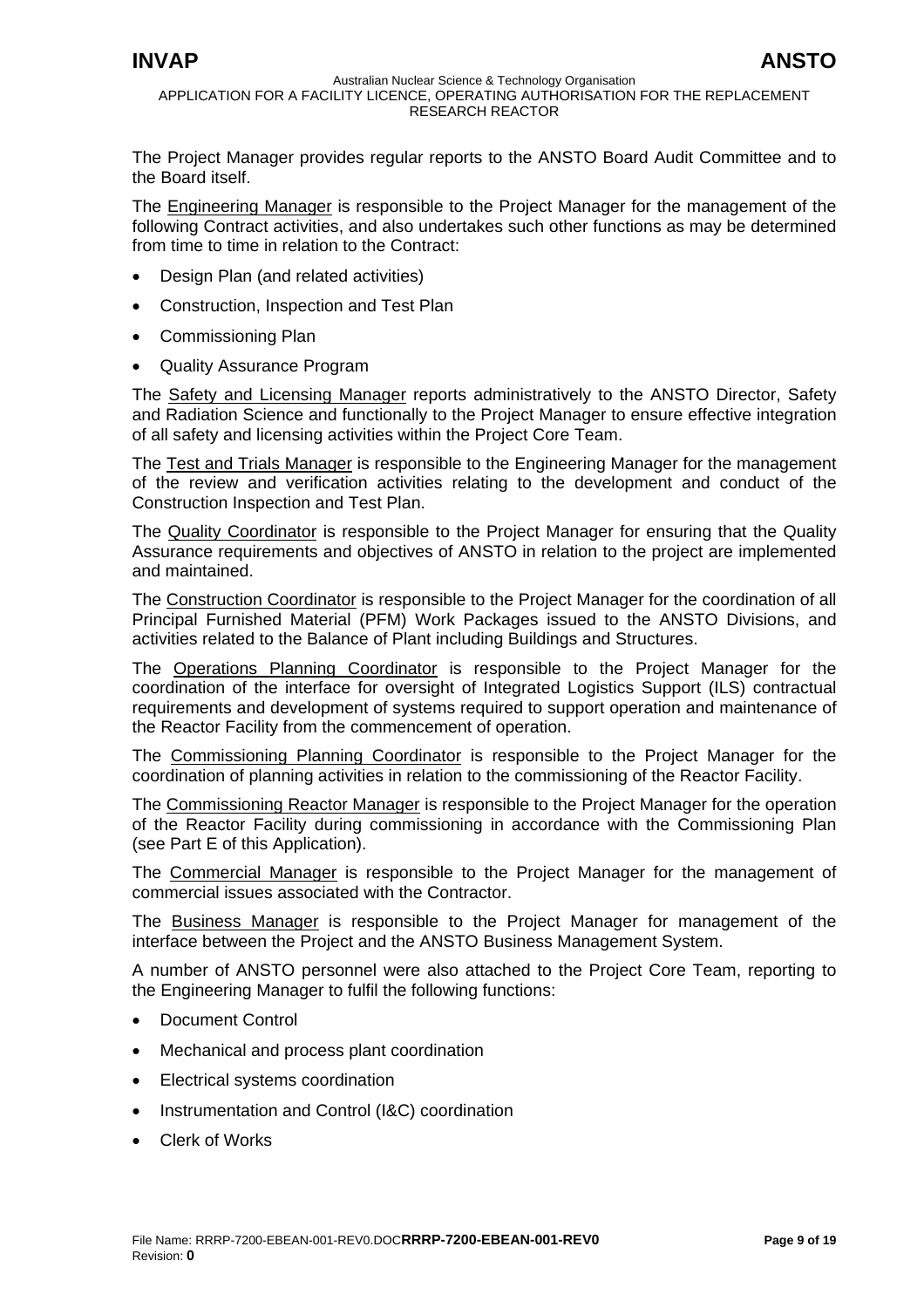In addition, a large number of ANSTO personnel were also involved in the review, verification and acceptance of the detail engineering design deliverables produced by the Contractor.

## **4.1.1.3 Layout of Project Schedule**

The following layout of the project schedule is provided for completeness.

| Activity                                                                          | Actual/Scheduled<br>Completion |  |
|-----------------------------------------------------------------------------------|--------------------------------|--|
| PHASE 1 - Preparation                                                             |                                |  |
| <b>Environmental Assessment</b>                                                   |                                |  |
| <b>Issue of Draft Environmental Impact Statement</b>                              | 17 August 1998                 |  |
| Draft<br>Public<br>Environmental<br>comment<br>on<br>Impact<br><b>Statement</b>   | 9 November 1998                |  |
| <b>Issue of Final Environmental Impact Statement</b>                              | 18 January 1999                |  |
| Decision by Minister for Environment and Heritage                                 | 30 March 1999                  |  |
| Application for ARPANSA Facility Licence, Site Authorisation<br>submitted         | 13 April 1999                  |  |
| <b>ARPANSA Facility Licence, Site Authorisation issued</b>                        | 22 September 1999              |  |
| <b>Public Works Committee</b>                                                     |                                |  |
| Proposal referred to Public Works Committee                                       | 17 February 1999               |  |
| Public hearings                                                                   | 5,6 and 14 May 1999            |  |
| Public Works Committee report tabled in Parliament                                | 25 August 1999                 |  |
| Parliamentary approval                                                            | 26 August 1999                 |  |
| Preparation for calling tenders                                                   |                                |  |
| Prequalification of reactor vendors                                               | December 1998                  |  |
| <b>Prepare Request for Tender</b>                                                 | January to July 1999           |  |
| PHASE 2 - Tender Process                                                          |                                |  |
| <b>Tenders called</b>                                                             | August 1999                    |  |
| Tenders received                                                                  | 3 January 2000                 |  |
| Contract awarded                                                                  | 13 July 2000                   |  |
| PHASE 3 - Design, Construction and Commissioning                                  |                                |  |
| Application for ARPANSA Facility Licence, Construction<br>Authorisation submitted | 18 May 2001                    |  |
| ARPANSA Facility Licence, Construction Authorisation issued                       | 04 April 2002                  |  |
| Application for ARPANSA Operating Authorisation lodged                            | 10 September 2004              |  |
| Start of cold commissioning                                                       | August 2005                    |  |
| <b>ARPANSA Operating Authorisation sought</b>                                     | November 2005                  |  |
| Fuel loading and start of hot commissioning                                       | November 2005                  |  |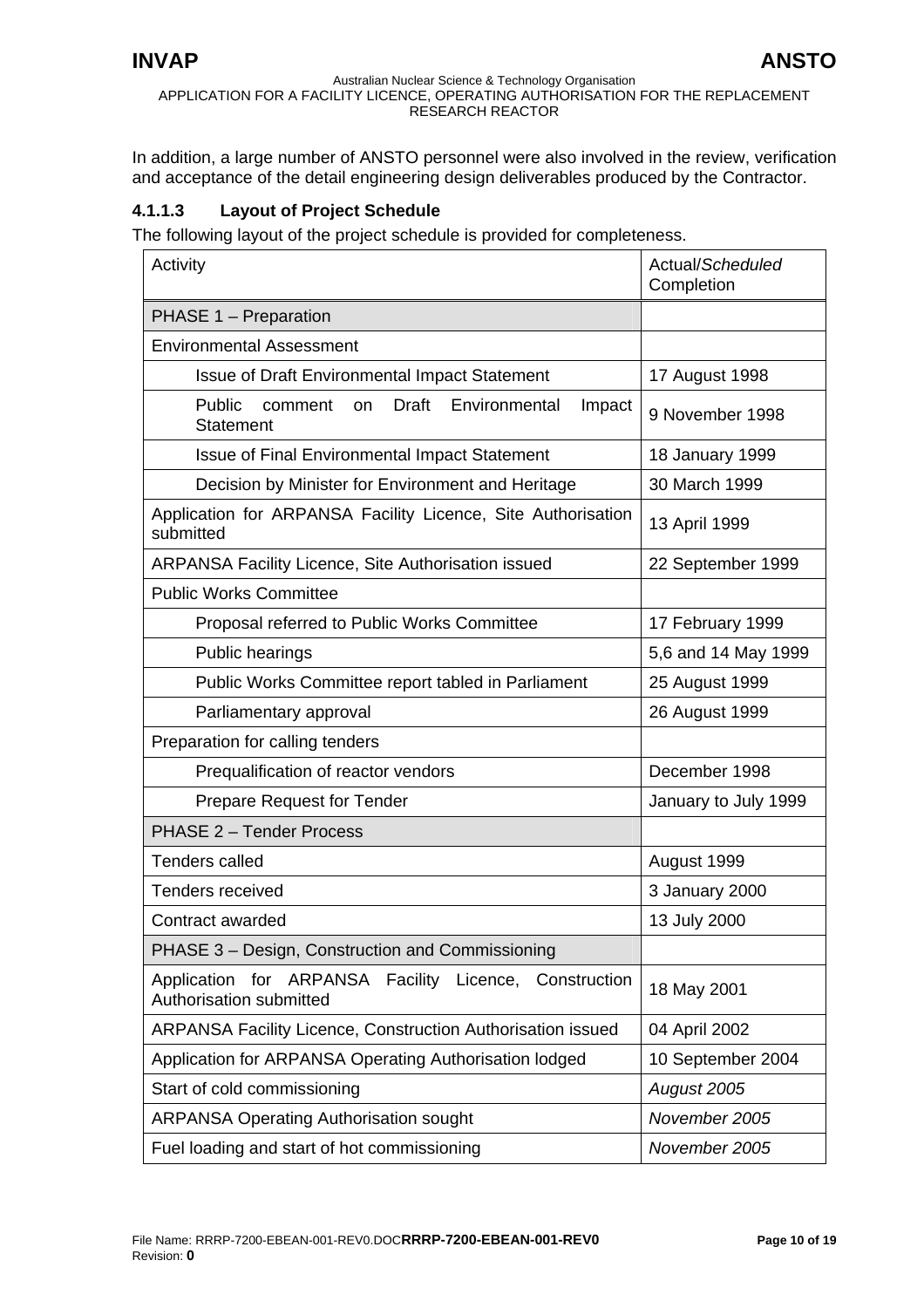<span id="page-10-0"></span>

| Activity                                                                       | Actual/Scheduled<br>Completion |
|--------------------------------------------------------------------------------|--------------------------------|
| First full power operation                                                     | February 2006                  |
| Analysis Report (incorporating<br>Final Safety<br>results of<br>commissioning) | <b>July 2006</b>               |

# **4.1.2 The Safety Management Plan**

The Safety Management Plan for the construction was developed by the contractor, as it relates to construction hazards. This plan ensured that hazards were identified and managed so that all activities were conducted safely and a positive safety culture promoted. This plan was subject to review by Workcover and Comcare.

# **4.1.3 Radiation Protection and Radioactive Waste**

The construction and cold commissioning phase do not involve any work with radioactive materials and hence, no specific radiation protection or radioactive waste management plans are needed for this phase.

# **4.1.4 The Security Plan**

Site security was controlled by the Contractor using conventional security arrangements for a construction site during the construction phase, as described in the site construction plans. Construction employees did not transit through the LHSTC site but entered the construction site through a separate entrance off Old Illawarra Road. The Australian Protective Service controlled this gate during the construction phase. Hence, there was no need for construction employees to have access to the ANSTO facilities during construction.

The following are the Standards applicable to security used for the Project during the construction phase:

- ANSTO Security Policy and Procedures;
- Protective Security Manual (2000), Australian Government Publishing Service, Canberra;
- Australian Government "Security Construction and Equipment Committee Manual".
- Convention on Physical Protection of Nuclear Material (IAEA) INFCIRC/274.
- IAEA document INFCIRC 225/Rev 4, "The Physical Protection of Nuclear Materials and Nuclear Facilities";
- Bilateral Agreements (USA, UK, Argentina).
- IAEA document INFCIRC/217 and INFCIRC/217/Add 1, the Agreement Between Australia and the Agency for the Application of Safeguards in Connection with the Treaty on the Non-Proliferation of Nuclear Weapons and the Protocol Additional thereto;
- Security Construction and Equipment Committee Criteria for Endorsed Equipment, Attorney General's Department;
- ANSTO General Specification for Installation of Access Control at LHSTC.
- Nuclear Non-Proliferation (Safeguards) Act 1987 and ANSTO's Permits issued pursuant to that Act:
	- PN001 Permit to Possess Nuclear Material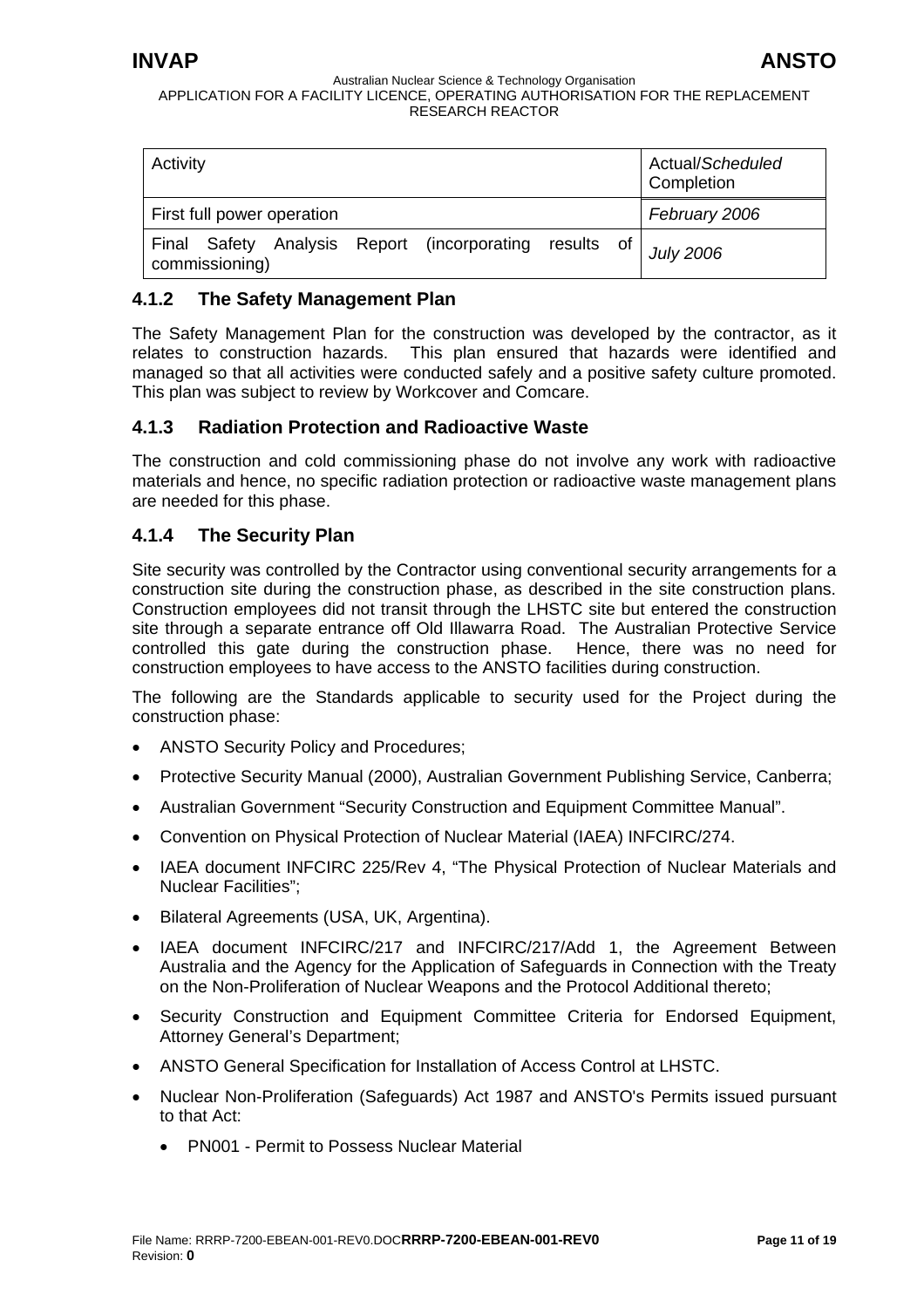<span id="page-11-0"></span>

- PA001 Permit to Possess Associated Items, and
- PA002 Permit to Possess Associated Material.

Once the Reactor Facility's security systems are made operational during the cold commissioning phase, ANSTO security arrangements will apply. The construction gate will be closed and the main LHSTC gate will be used for access thereafter.

## **4.1.5 The Emergency Plan**

Planning for emergencies at the LHSTC satisfies the requirements of the *NSW State Emergency and Rescue Management Act 1989*. For accidents, incidents or emergencies with on-site consequences only, the following plans currently exist:

- The Lucas Heights Science and Technology Centre Emergency Plan (ANSTO document P2.1.02.01, Rev 2, 2001) which describes the on-site emergency arrangements for situations which can be handled by ANSTO personnel; and
- The ANSTO Emergency Plan (DISPLAN) (ANSTO document P2.1.02.02 Rev 2, 2001), which provides for the on-site emergency arrangements which require assistance and control from the NSW Combat Agencies. ANSTO personnel provide full technical support to this Plan.

For accidents, incidents or emergencies with off-site consequences, the following plans describe the escalating arrangements for controlling emergencies:

- Sutherland Shire Local Disaster Plan (DISPLAN);
- Georges River District Disaster Plan (DISPLAN); and
- NSW State Disaster Plan (DISPLAN).

All Emergency Plans relating to the LHSTC are reviewed and authorised by the ANSTO Local Liaison Working Party (LLWP).

During construction, when the site was physically separate from the LHSTC and controlled by the Contractor, it was covered by a construction emergency/evacuation plan. Since there were no radioactive materials requiring licensing on the construction site, the hazards were typical of a construction site. ANSTO emergency arrangements include notification to the Contractor of any incident on the LHSTC that might affect the Reactor Facility site.

Prior to cold commissioning, the security system will be commissioned and the Reactor Facility will become part of the LHSTC site. Subsequently, nuclear materials in the form of fuel assemblies will be brought onto the site and stored in the new fuel store within the facility. The ANSTO emergency plans will apply and ANSTO emergency response staff will respond to any incident and liaise with the Contractor's representative as appropriate.

## **4.1.6 The Quality Management System**

The Replacement Research Reactor Project (RRRP) quality system was audited by the then QAS and certified to ISO 9001:1994 in April 2001. This certification was subsequently revised to ISO 9001:2000 as a result of an audit by SAI Global (formerly QAS) in November 2001. ARPANSA officers have also attended these audits as observers. Similarly, the Contractor (INVAP) was audited by BVQi and initially certified to ISO 9001:1994 in November 1999. This certification was subsequently revised to ISO 9001:2000 in June 2003.

All activities performed by the Contractor and sub-contractors during the construction of the Reactor Facility have been performed in accordance with a certified quality system or its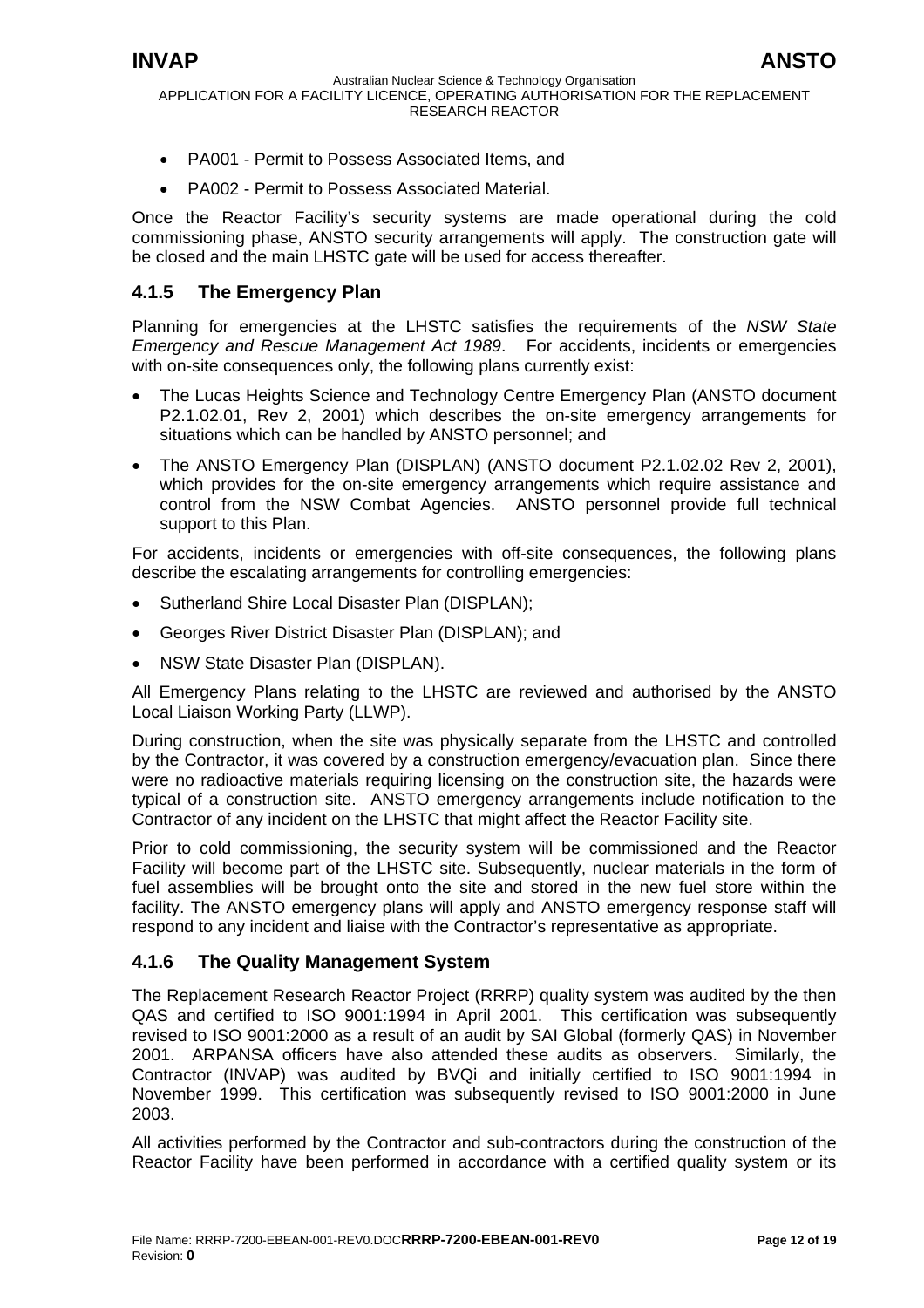<span id="page-12-0"></span>equivalent. In the case of sub-contractors that did not have a certified quality system in place, the Contractor's quality system was applied. All sub-contractors involved in the construction of items important to safety have been subject to audits by INVAP and (where appropriate) ANSTO.

Similarly, all activities performed by ANSTO during the construction of the Reactor Facility have been performed in accordance with the RRRP quality system. In particular, all detail engineering design deliverables submitted by the Contractor were subject to ANSTO review, verification and acceptance in accordance with the relevant quality procedures.

## **4.2 MANAGEMENT OF THE OPERATION OF THE REACTOR FACILITY**

The plans and arrangements for the safe management of the Reactor Facility during operation form Part B of this Application. This section provides a summary of these plans and arrangements. These plans and arrangements make use of ANSTO's collective management experience, including over 40 years of research reactor operating experience with HIFAR, and are consistent with international practices in the operation of pool-type research reactors.

Note that these plans and arrangements are consistent with ARPANSA document "Regulatory Guideline on the Review of Plans and Arrangements" (RB-STD-15-03), with the addition of the Environmental Management Plan that the CEO of ARPANSA also requested be submitted as part of the Application for a Facility Licence, Operating Authorisation.

The transition from the management of the construction of the Reactor Facility to the management of the operation will occur during the commissioning phase, principally during cold commissioning that will be completed under the scope of the Facility Licence, Construction Authorisation (F0118). As such, these plans and arrangements may change as a result of this commissioning process. These plans and arrangements may also change in the light of operating experience or evolving organisational requirements during the life of the Reactor Facility. Any such changes will be performed in accordance with the appropriate procedure of modifications, and will be subject to review and approval by ARPANSA as appropriate as described in the Safety Management Plan contained in Part B of this Application.

A list of the manuals associated with the operation of the Reactor Facility, together with an outline of the contents of the Plant Operation Manual, is contained in Part C of this Application.

## **4.2.1 Plans and Arrangements for Maintaining Effective Control of the Reactor Facility**

The plans and arrangements for maintaining effective control of the Reactor Facility are based on the ANSTO site-wide system for safe operation of facilities. They are based on assignment of clear roles and responsibilities, specific training, assurance of appropriate resources and a process for review and monitoring. A hierarchical documentation system describes the administrative processes by which the Reactor Facility is safely and effectively managed. This is achieved primarily through the Reactor Facility Quality Management System (QMS), together with the integration of other safety and administrative processes relating specifically to the Reactor Facility with those relating to the wider ANSTO organisation. Use of this system is one means by which the Reactor Facility management communicates its expectations to staff and monitors performance and compliance with regulatory requirements. The QMS brings together, in one system, administrative controls to ensure safety, regulatory, operational, quality, environmental and commercial objectives are met.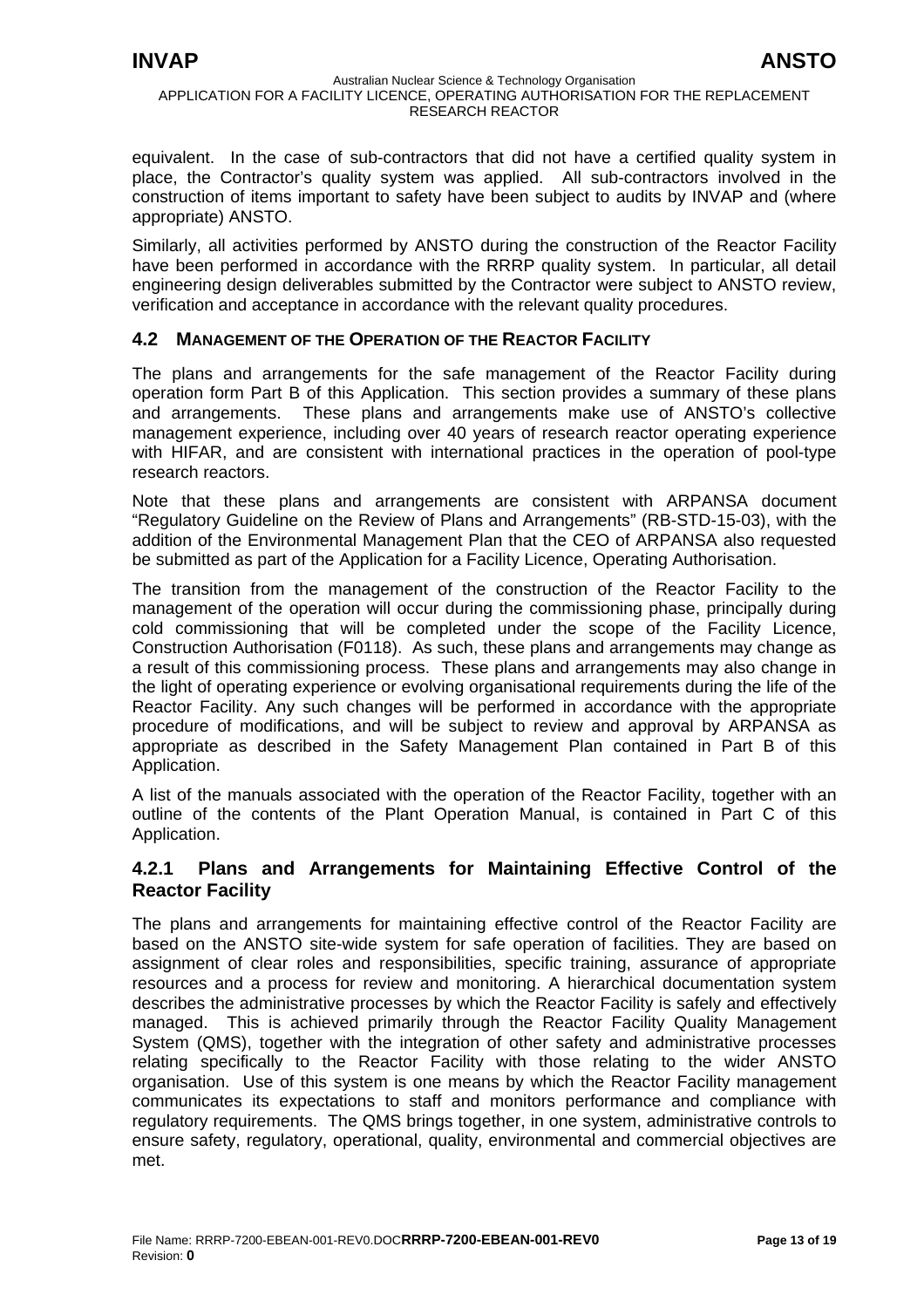# <span id="page-13-0"></span>**4.2.2 Safety Management Plan**

The Safety Management Plan describes the ANSTO safety management arrangements as they apply to the Reactor Facility.

The Reactor Facility will be operated in a manner that protects human health and the environment, and promotes continual improvement in safe working practices, in accordance with its duty of care and with all applicable statutory obligations. This commitment is in accordance with ANSTO strategic policy, as set out in the ANSTO Health, Safety and Environment Policy (APOL 2.1). To achieve these objectives, an effective safety management regime has been implemented to give assurance that experiments, processes and operations are conducted safely and that their performance is consistent with safety and environmental commitments. APOL 2.1 also commits ANSTO to values such as safety and environmental awareness being integral to, and a priority in, all operations.

Implementation of the Reactor Facility safety management arrangements is in accordance with the ANSTO Safety Management System. The system is detailed in Safety Directives, which apply to all staff, are issued by the Executive Director and are disseminated to all staff. These arrangements inform staff of health and safety requirements. The Safety Management System ensures that hazards are identified and their risk is managed so that all activities are conducted safely by providing a framework for:

- Minimising the likelihood of incidents or accidents;
- Managing nuclear safety, radiation protection and occupational health and safety;
- Protecting human health and the environment; and
- Promoting a positive safety culture

The Reactor Facility safety management arrangements are part of the overall ANSTO safety management system and complement other management arrangements, as outlined in SD 1.1: *Safety Management System Overview*.

# **4.2.3 Radiation Protection Plan**

The Radiation Protection Plan describes the organisational arrangements for the control of exposures to ionising radiation during all activities involved with the operation of the Reactor Facility. It outlines the systems and processes that ensure compliance with standards and regulatory requirements on radiation protection and the application of optimisation of protection, which contribute to the development of a safety culture in Reactor Facility.

The Radiation Protection Plan applies to all activities associated with the normal operation of the Reactor Facility and the radiation protection of all persons within the facility. This includes the reactor staff, those who utilise the reactor facilities, support services, and persons within ANSTO and external to ANSTO.

The systems and processes outlined in this document address current best practice, and are in line with IAEA guidelines for radiation protection.

## **4.2.4 Radioactive Waste Management Plan**

The Radioactive Waste Management Plan describes the organisational arrangements and responsibilities for the control, storage and transfer of the radioactive waste generated from the Reactor Facility. It details how solid and liquid radioactive waste generated by the operation of the Reactor Facility will be transferred to ANSTO's Waste Operations and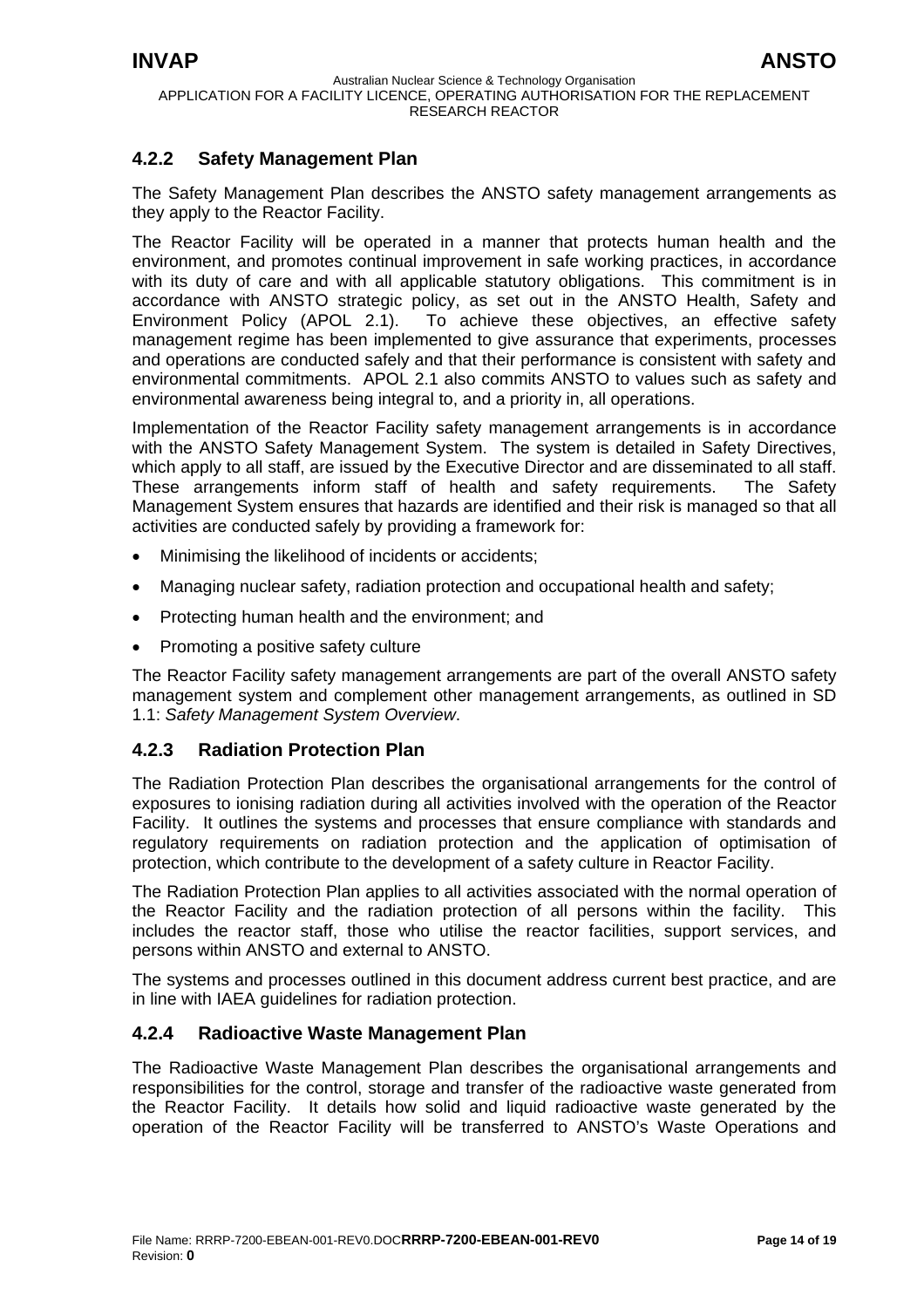<span id="page-14-0"></span>Technology Development (WOTD) section. It also sets out the measures in place for the control of any airborne emissions from the Reactor Facility.

The systems and processes outlined in this document address current best practice, including waste minimisation principles, and are in line with IAEA guidelines for the safe management of radioactive waste.

# **4.2.5 Ultimate Disposal or Transfer Plan**

The Ultimate Disposal or Transfer Plan describes the arrangements for the ultimate disposal or transfer of all radioactive waste arising from the operation of the Reactor Facility. This includes the ultimate disposal of spent fuel and the decommissioning of the Reactor Facility.

# **4.2.6 Security Plan**

The Security Plan describes the arrangements for the security of the Reactor Facility. It is subject to the approval of the Director General ASNO, who issues permits for ANSTO to store, use and transfer nuclear materials.

# **4.2.7 Reactor Facility Emergency Plan**

The Reactor Facility Emergency Plan was developed to ensure there are arrangements in place to manage hazards in the event of an accident or incident in the Reactor Facility. It identifies the responsibilities of ANSTO staff in responding to accidents and incidents at the Reactor Facility. This Plan is a sub plan of the ANSTO Response Plan for Accidents and Incidents at ANSTO/LHSTC (ANSTO Response Plan).

In accordance with Facility Licence, Construction Authorisation (F0118) Schedule 4, Licence Condition 4.13, the Reactor Facility Emergency Plan has been subject to independent review.

# **4.2.8 Environmental Management Plan**

The Reactor Facility Environmental Management Plan describes the organisational arrangements for the integration of Environmental Aspects for the Reactor Facility into existing Environmental Management Plans (EMPs) currently in place within ANSTO's Environmental Management System (EMS).

ANSTO has obtained ISO14001 certification for its EMS (17 June 2004), as required under Condition 28 of the Conditions arising from the Environmental Impact Assessment of the Proposal for the Replacement Research Reactor.

# **5 SPECIFIC ARPANSA REQUIREMENTS FOR OPERATION OF A CONTROLLED FACILITY**

# **5.1 DESIGN DETAILS**

The design of the Reactor Facility is described in detail in the SAR contained in Part C of this Application.

As stated in Section 4.1.6, both the ANSTO RRRP and the Contractor (INVAP) quality systems are certified to ISO 9001:2000. All activities during the construction of the Reactor Facility have been performed in accordance with these certified quality systems. In particular, all detail engineering design deliverables submitted by the Contractor have been subject to ANSTO review, verification and acceptance in accordance with the relevant quality procedures.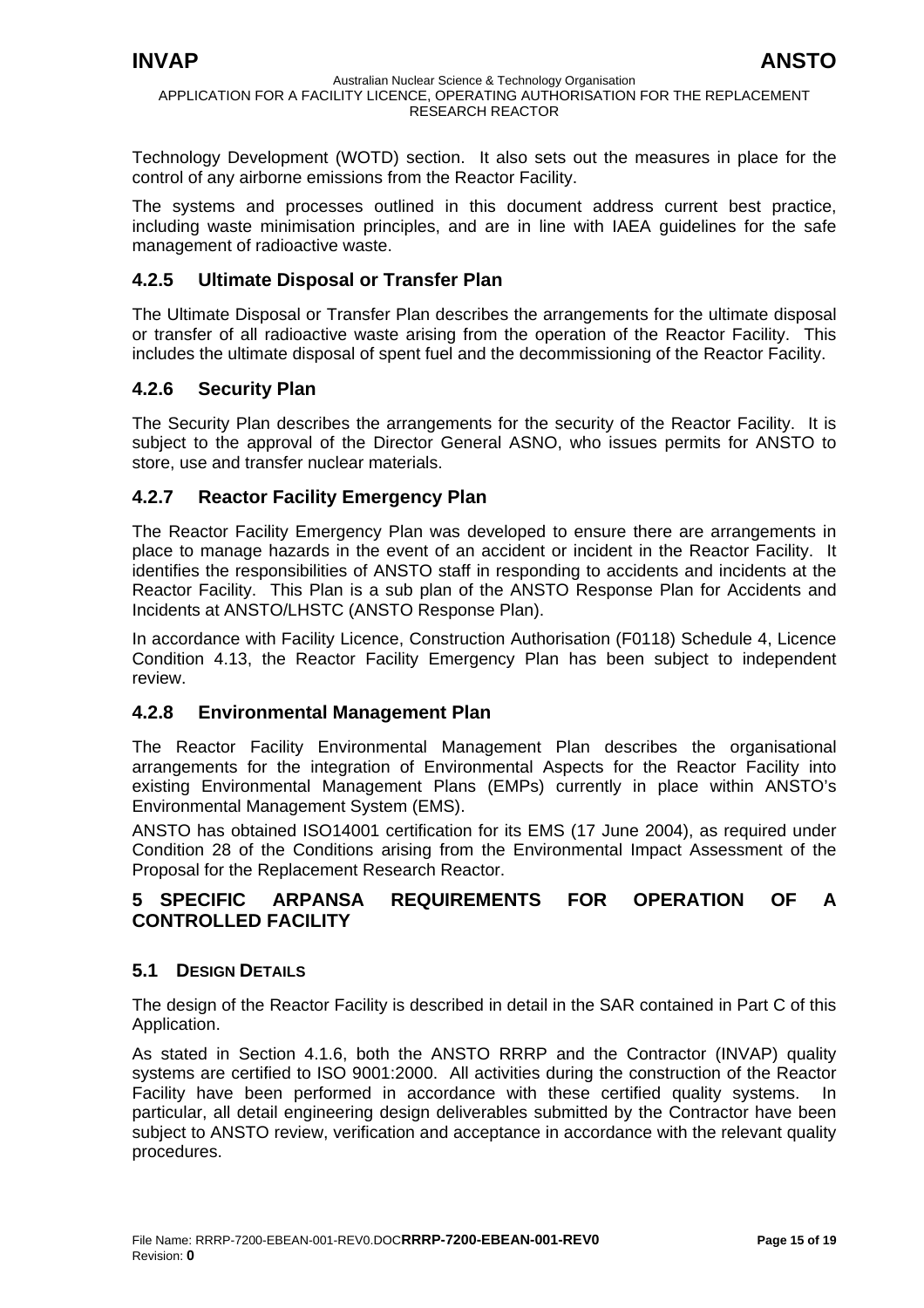<span id="page-15-0"></span>In addition, in the cases where structures, systems or components are items important to safety, then an additional approval has been sought from ARPANSA in accordance with ARPANS Regulation 54 and Facility Licence, Construction Authorisation (F0118) Schedule 4, Licence Condition 4.6. No item important to safety has been constructed or installed without such approval being granted.

# **5.2 FINAL SAFETY ANALYSIS REPORT FOR THE REACTOR FACILITY**

As indicated in Section 3.3, the status of the Reactor Facility at the time of this Application is that the detail engineering and the civil construction activities are essentially complete whilst some procurement/manufacture, installation and testing activities are ongoing. Cold commissioning of the Reactor Facility is scheduled to commence in August 2005. Fuel will be loaded into the reactor and hot commissioning commenced only after receipt of a Facility Licence, Operating Authorisation for the Reactor Facility. As such, Part C of this Application contains a Safety Analysis Report (SAR) that describes the "as-built" Reactor Facility and the safety case for the operation of the Reactor Facility for the life of the facility.

The SAR will be updated to form the Final Safety Analysis Report upon completion of hot commissioning, so as to incorporate the results of all the commissioning tests that confirm that the performance of the plant lies within the safety limits described in the SAR.

## **5.3 OPERATIONAL LIMITS AND CONDITIONS FOR THE REACTOR FACILITY**

Operational Limits and Conditions (OLCs) are a set of operating rules that form an envelope or boundary of reactor parameter values and system conditions within which the operation of the reactor is safe and the site personnel, the public and the environment are adequately protected from radiological hazards.

The OLCs are consistent with the IAEA Safety Series 35 – G1 Safety Assessment of Research Reactors and Preparation of the Safety Analysis Report (1994) and the draft Safety Standards Series Guide NS261 NS-G-4.3 Operational Limits and Conditions for Research Reactors (March 2000), supplemented by Safety Guide NS-G-2.2 Operational Limits and Conditions and Operating Procedures for Nuclear Power Plants.

Part D of this Application, containing the OLCs and their associated Bases, will be submitted separately. It should be noted that changes may be required to the OLCs on the basis of the results of hot commissioning. In addition, it is anticipated that the OLCs may be modified during the life of the Reactor Facility as operational experience is gained with the facility. Any such modifications will be performed in accordance with the appropriate procedure of modifications and will be subject to review and approval by ARPANSA as appropriate as described in the Safety Management Plan contained in Part B of this Application.

## **5.4 ARRANGEMENTS FOR COMMISSIONING THE REACTOR FACILITY**

Commissioning is carried out to demonstrate that:

- a) The plant systems and subsystems operate together in an integrated manner in accordance with the design objective and meet the performance criteria regarding operational requirements, occupational safety requirements and nuclear safety requirements.
- b) The documentation is adequate for the full facility operation, describing accurately both the plant and the procedures.
- c) Staff skills are appropriate to operate the plant in accordance within occupational health and safety requirements and regulatory requirements.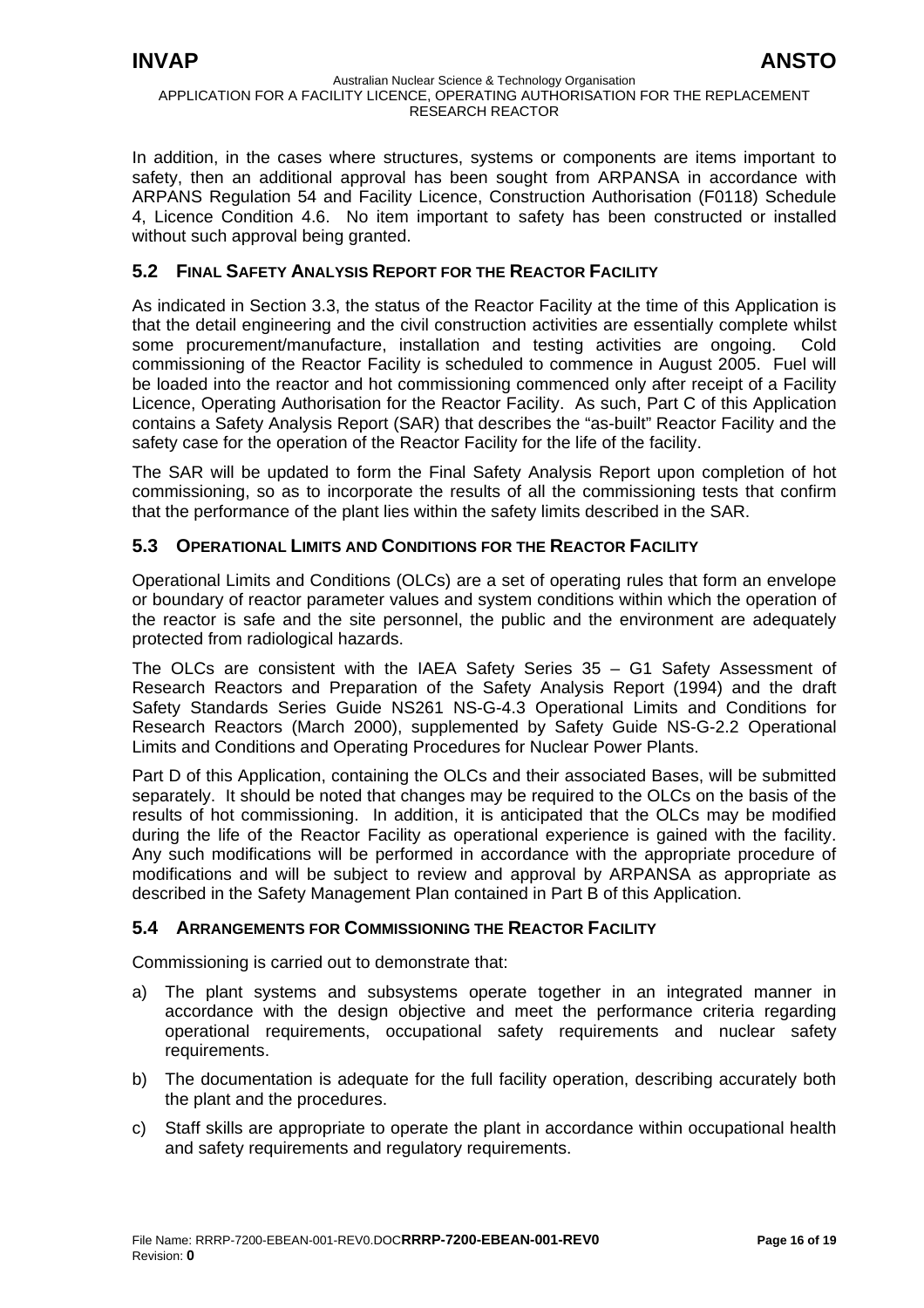- <span id="page-16-0"></span>d) The facility performs as designed.
- e) The plant interfaces appropriately with LHSTC related facilities.
- f) The measurable parameters of items performing safety functions comply with the intents of design as stated in the SAR.

The Commissioning arrangements are consistent with the guidelines and recommendations of:

- a) IAEA Safety Standards Series, "Commissioning of Research Reactors", Draft Safety Guide, NS259 NS-G1 draft 4, March 1999 (ex Safety Series 35-G4, "Safety in the Commissioning of Research Reactors").
- b) IAEA, 50-C/SG/Q12, Quality Assurance in Commissioning.

Commissioning results in an operational system, i.e. all components tested and verified to be in accordance with their design intent, operating and maintenance procedures available and in place and the operations staff able to operate a fully operational reactor facility.

Details of the arrangements for commissioning the Reactor Facility are contained in Part E of this Application, specifically in the form of the Commissioning Plan previously submitted to ARPANSA as part of the submission in response to Facility Licence, Construction Authorisation (F0118), Schedule 4, Licence Condition 4.7.

# **5.5 ARRANGEMENTS FOR THE PARALLEL OPERATION OF THE RRR AND HIFAR**

ANSTO assumes full responsibility for nuclear and radiation safety from the time that fuel is loaded into the core. From that time forward, the Reactor Facility shall meet minimum shift staffing requirements at all times. The organisational structure shall be in accordance with the Commissioning Plan (see Part E of this Application).

Hot commissioning will commence from that time and will continue into steady state nominal full power operation. This sequence will take place over a period of up to six months. During that time ANSTO intends to continue operation of HIFAR as required.

ANSTO appreciates the need for experienced personnel in support of commissioning and initial reactor operations and will ensure that personnel with appropriate reactor operating experience are available during, and subsequent to, hot commissioning.

# **6 COMPLIANCE**

The following is a checklist of compliance with ARPANSA information requirements relevant to obtaining a Facility Licence, Operating Authorisation for the Reactor Facility.

| <b>ARPANSA Requirements and Reference</b> | <b>ANSTO Application section</b>                                                                                       |
|-------------------------------------------|------------------------------------------------------------------------------------------------------------------------|
| <b>ARPANS Act 1998, Section 30</b>        | <b>Complete Application</b>                                                                                            |
| ARPANS Regulation 39, Schedule 3, Part 1, |                                                                                                                        |
| Item 1: Applicant details                 | Part A of Application Form                                                                                             |
| Item 2: Purpose of the facility           | Section 2 of this document (RRRP-7200-<br>EBEAN-001) and Chapters 1 and 11 of the<br>SAR in Part C of this Application |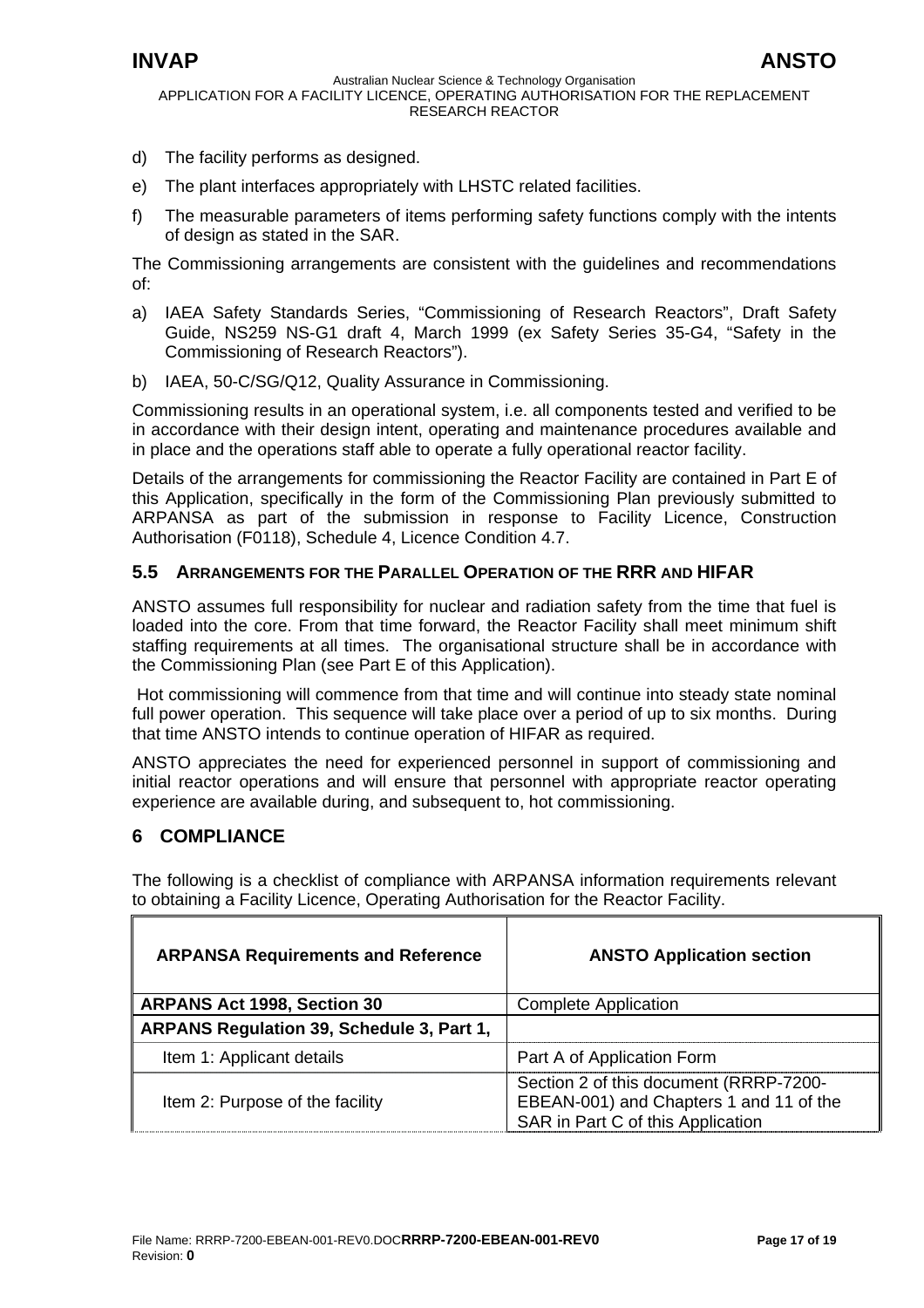<span id="page-17-0"></span>

| <b>ARPANSA Requirements and Reference</b>                                                                           | <b>ANSTO Application section</b>                                                                                                                                                                                     |
|---------------------------------------------------------------------------------------------------------------------|----------------------------------------------------------------------------------------------------------------------------------------------------------------------------------------------------------------------|
| Item 3: Description of the facility and its site                                                                    | Section 3 of this document (RRRP-7200-<br>EBEAN-001) and Chapters 2, 3, 4, 5, 6, 7, 8,<br>9, 10, 11 and 12 of the SAR in Part C of this<br>Application                                                               |
| Item 4: Facility management plans                                                                                   | Section 4.2 of this document (RRRP-7200-<br>EBEAN-001) and the plans and arrangements<br>in Part B of this Application                                                                                               |
| Item 15: Design details                                                                                             | Section 5.1 of this document (RRRP-7200-<br>EBEAN-001) and Chapters 2, 3, 4, 5, 6, 7, 8,<br>9, 10, 11 and 12 of the SAR in Part C of this<br>Application                                                             |
| Item 16: Final safety analysis report                                                                               | Section 5.2 of this document (RRRP-7200-<br>EBEAN-001) and the SAR in Part C of this<br>Application                                                                                                                  |
| Item 17: Operational Limits and Conditions                                                                          | Section 5.3 of this document (RRRP-7200-<br>EBEAN-001), Chapter 17 of the SAR in Part C<br>of this Application and Part D of this<br>Application                                                                     |
| Item 18 : Arrangements for Commissioning                                                                            | Section 5.4 of this document (RRRP-7200-<br>EBEAN-001), Chapter 15 of the SAR in Part C<br>of this Application and Part E of this<br>Application                                                                     |
| Item 19: Arrangements for Operation                                                                                 | Section 4.2 of this document (RRRP-7200-<br>EBEAN-001), the plans and arrangements in<br>Part B of this Application and Chapters 13 and<br>18 of the SAR in Part C of this Application                               |
| <b>ARPANSA Facility Licence Application</b><br>Pack, Edition 1, March 1999                                          | Application Part A (RRRP-7200-EBEAN-001)                                                                                                                                                                             |
| <b>ARPANSA Licence Conditions Handbook,</b><br>Part 4 - Standard Licence Conditions for<br><b>Facility Licences</b> | Section 4.2.1 of this document (RRRP-7200-<br>EBEAN-001) and the plans and arrangements<br>for effective control of the Reactor Facility in<br>Part B of this Application<br>Reports on Compliance with Construction |
| <b>ARPANSA Facility Licence, Construction</b><br>Authorisation (F0118), Schedule 4 -<br><b>Licence Conditions</b>   | Licence Conditions submitted quarterly to<br>ARPANSA. Report No.6 for the quarter<br>ending June 2004 was submitted to<br>ARPANSA 4 August 2004.                                                                     |

# **7 DEFINITIONS**

The following terms are defined for the purpose of this Application.

| The <b>Reactor Facility</b> ; or<br>the Replacement<br><b>Research Reactor</b> | The Reactor Facility means the multipurpose research reactor<br>intended to replace HIFAR, and its associated buildings, physical<br>plant, structures, components and systems including software<br>and, where relevant, any management systems necessary to<br>achieve the design, construction and operation of the facility. |
|--------------------------------------------------------------------------------|----------------------------------------------------------------------------------------------------------------------------------------------------------------------------------------------------------------------------------------------------------------------------------------------------------------------------------|
|--------------------------------------------------------------------------------|----------------------------------------------------------------------------------------------------------------------------------------------------------------------------------------------------------------------------------------------------------------------------------------------------------------------------------|